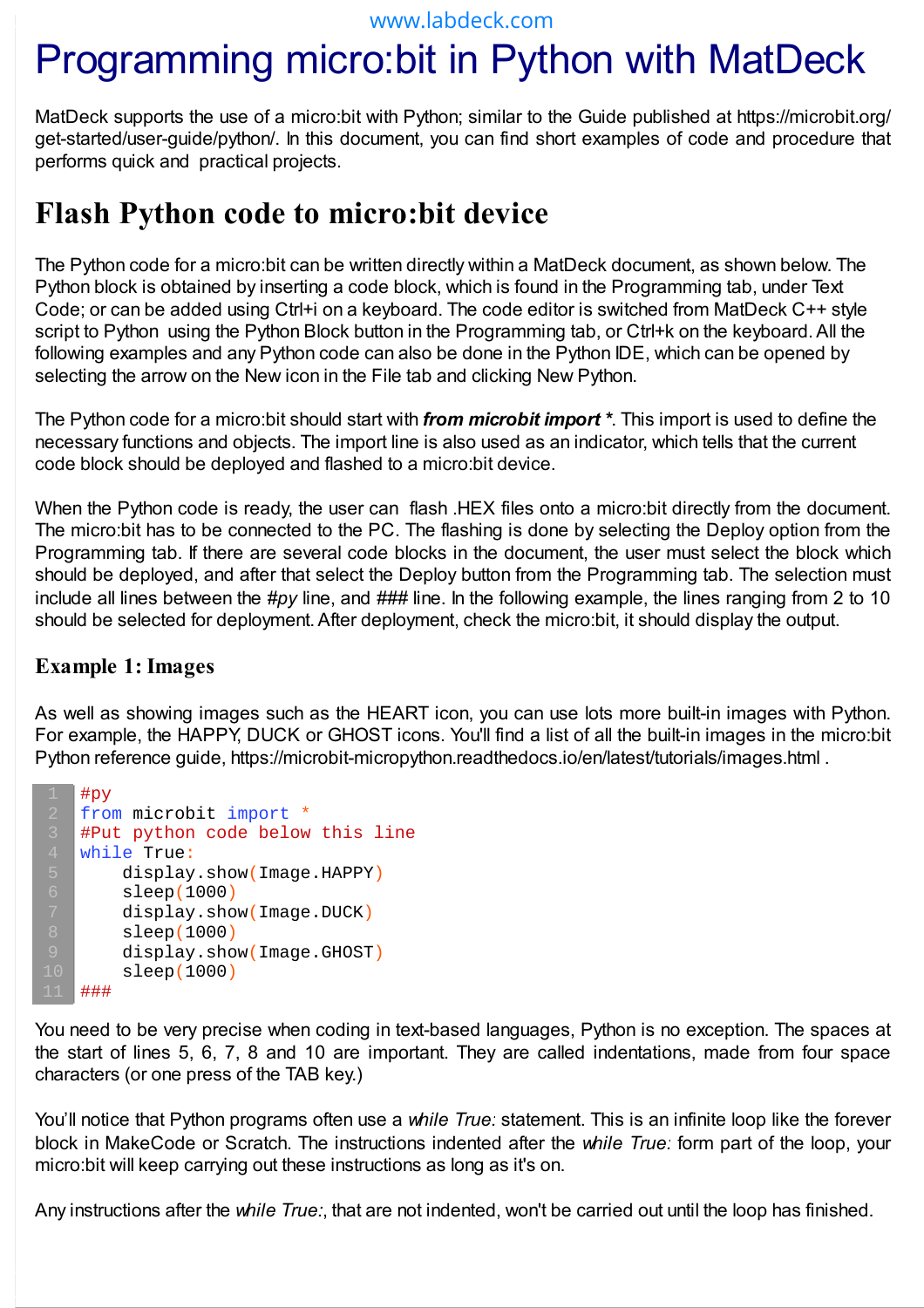#### **Example 2: Making your own image**

You can also make your own pictures, as seen in the code below. Try different numbers from 0 to 9 to make each LED darker or brighter:

```
#py
from microbit import *
#Put python code below this line
display.show(Image('00300:'
                    '03630:'
                    '36963:'
                    '03630:'
                    '00300'))
###
```
#### **Example 3: Buttons**

In this example, we use the infinite *while True:* loop to keep checking if a button has been pressed.

```
#py
from microbit import *
while True:
    if button a.is pressed():
        display.show(Image.HAPPY)
    if button_b.is_pressed():
        display.show(Image.SAD)
```
### **Sensors**

The micro:bit has multiple built-in sensors which you can access with Python, this allows you to interact with the world around you.

#### **Example 4:Accelerometer - Gestures**

The micro:bit has a built-in accelerometer input sensor that measures physical forces. You can use it to program your micro:bit to respond to when it has been moved in a certain way, such as when you shake it, drop it, turn it on its side, face down or face up. These movements are called gestures.

```
#py
from microbit import *
while True:
    if accelerometer.was gesture('shake'):
        display.show(Image.SILLY)
        sleep(2000)
    if accelerometer.was_gesture('face up'):
        display.show(Image.HAPPY)
    if accelerometer.was_gesture('left'):
        display.show('<')
    if accelerometer.was_gesture('right'):
        display.show('>')
###
```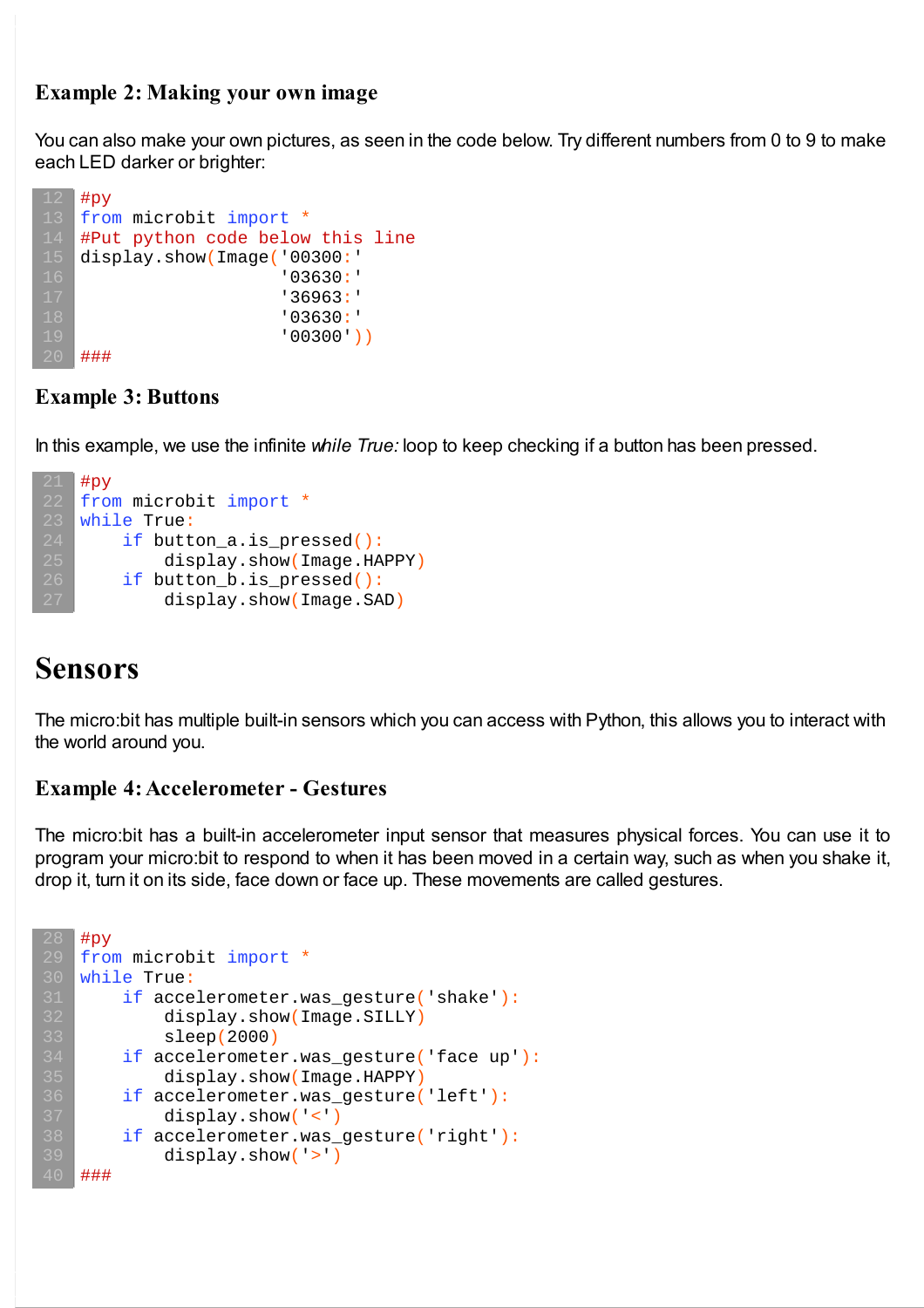#### **Example 5:Accelerometer - Data**

It is also possible to get a more accurate reading of the forces in 3 dimensions using the micro:bit's accelerometer. The program below works as a kind of spirit level; showing a dash if it's level, or showing arrows to tell you which way it's leaning, if it's not flat on your desk. It does this by just measuring the forces in the x-axis:

```
#py
from microbit import *
while True:
    reading = accelerometer.get x()if reading > 20:
        display.show(">")
    elif reading < -20:
        display.show("<")
    else: display.show("-")
###
```
#### **Example 6: Temperature - Thermometer**

The micro:bit's processor contains a temperature sensor that can be used in your programs, it gives a useful approximation of the temperature around the micro:bit. This program acts as a thermometer and shows how warm or cold the micro:bit is in °C when a user press buttonA:



#### **Example 7: Temperature - Min Max Thermometer**

The task is to track the highest and lowest temperatures by leaving this program running on a micro:bit. The program uses the temperature sensor inside the micro:bit's CPU (central processing unit) to measure the temperature in °C (Celsius). This program keeps track of the lowest and highest temperatures recorded by using 3 variables: *currentTemp*, which is the current temperature reading; *max*, which is the maximum temperature recorded and *min*, which is the minimum temperature recorded.

- $\bullet$ At the start of the program, the variables are all set to the same value and an infinite (forever) loop ensures that every two seconds it takes a reading, and the program compares the current temperature with the *max* and *min* variables.
- If the current temperature is less than (<) the value stored in the *min* variable, it changes the *min*  $\bullet$ variable to be the same as the current temperature.
- If the current temperature is greater than (>) the *max* variable's value, it changes the *max* variable to be the same as the current temperature.
- The program also flashes a dot on the LED display every time the infinite loop runs so that you know  $\bullet$ it's still working.
- To show the temperature recordings, press buttonA to show the minimum and button B to show the maximum temperatures recorded.
- $\bullet$ You can leave the micro:bit running for 24 hours, record the maximum and minimum temperatures and plot them on a chart at the same time every day and then reset it daily.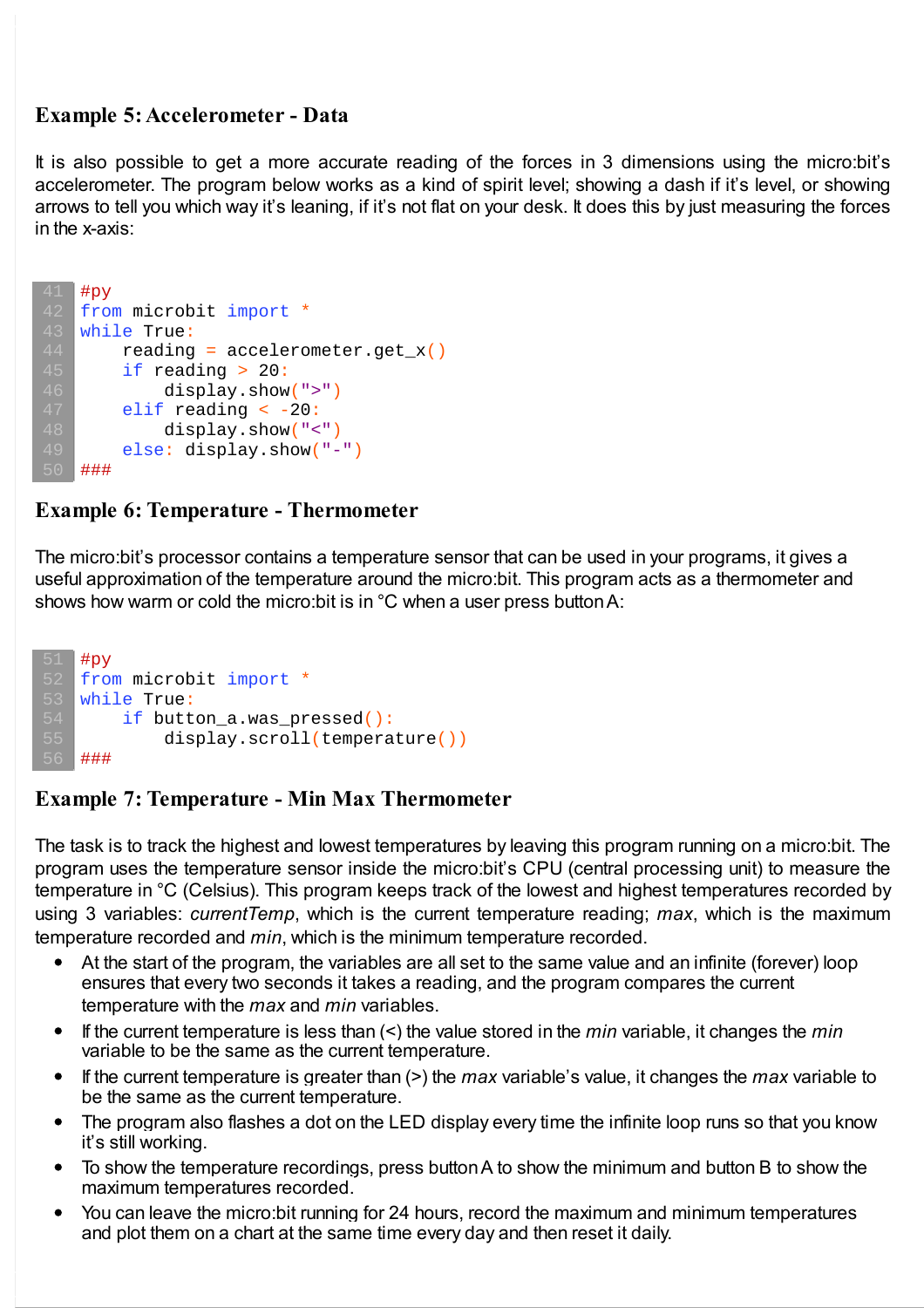```
#py
from microbit import *
currentTemp = temperature()max = currentTemp
min = currentTempwhile True:
    display.show('.')
    currentTemp = temperature()if currentTemp < min:
        min = currentTempif currentTemp > max:
        max = currentTempif button a.was pressed():
        display.scroll(min)
    if button_b.was_pressed():
        display.scroll(max)
    sleep(1000)
    display.clear()
    sleep(1000)
###
```
#### **Example 8: Light - Night-light**

The LED display on the front of your micro:bit can detect light, acting as a sensor input as well as an output. Try this simple night-light project: shine a light on your micro:bit, then cover it or turn off the lights and you should see the display light up.

- This program uses selection to sense if the light shining on the micro:bit falls below a certain level  $\bullet$ less than (<) 100. If it is dark, it lights up the micro:bit display, otherwise, it clears the screen so the LEDs are dark.
- $\bullet$ You may need to adjust the threshold number (100) depending on the lighting conditions you are in.

```
#py
from microbit import *
while True:
    if display.read_light_level() < 100:
        display.show(Image(
        "99999:"
        "99999:"
        "99999:"
        "99999:"
        "99999"))
    else:
        display.clear()
    sleep(2000)
###
```
#### **Example 9: Compass - North**

This simple compass shows you which way is North. The micro:bit has a compass sensor called a magnetometer that measures magnetic fields. It can sense the Earth's magnetic field and therefore you can use it as a compass.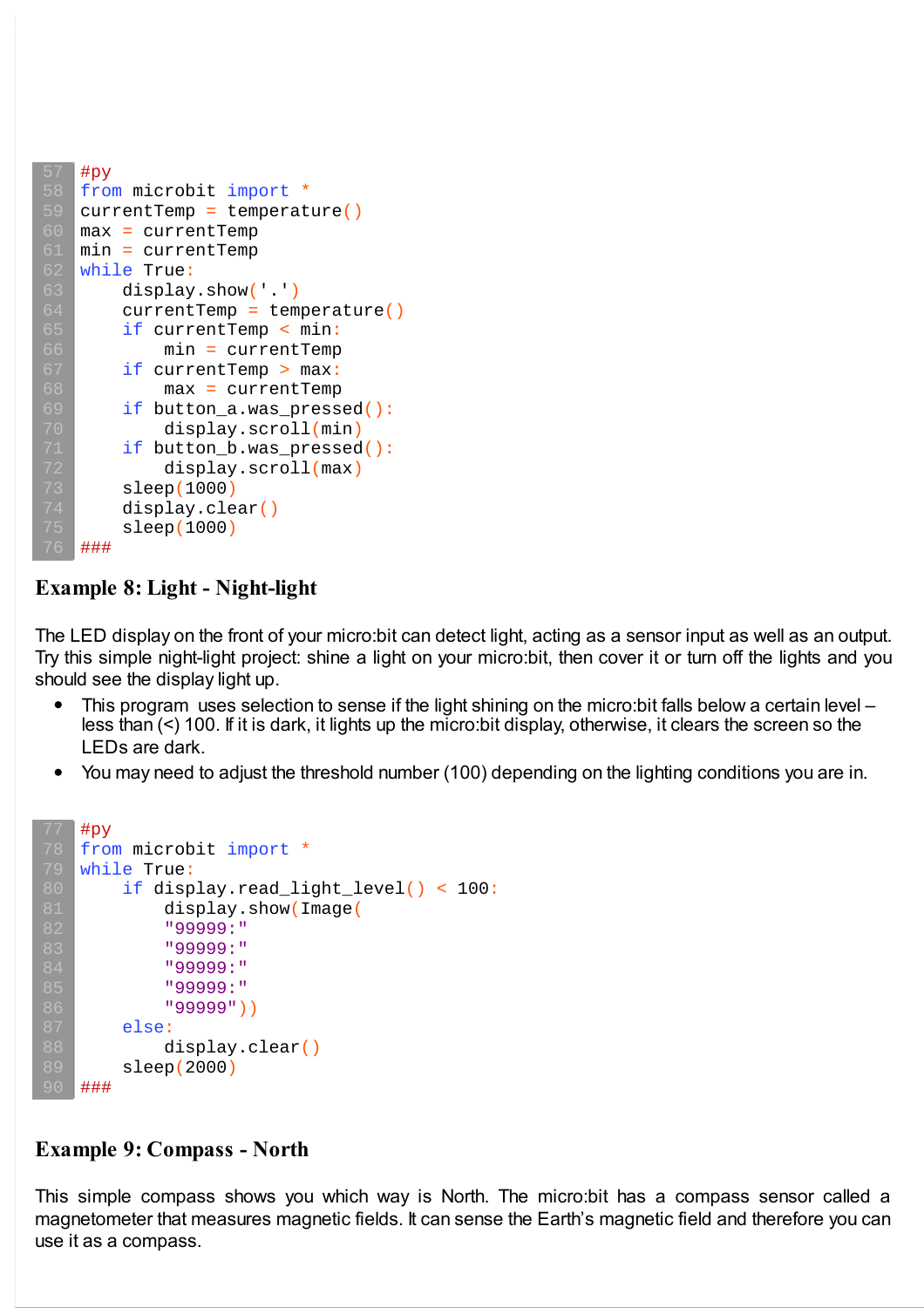- When you first use the micro:bit compass you will have to calibrate it.A little game appears on the  $\bullet$ screen where you have to tilt the micro:bit to light up every LED, then you're ready to go.
- The program uses an infinite (forever) loop to constantly take compass readings and store them in a variable called *'bearing*. It then uses selection: an *if...* else statement to show N for North if the bearing is greater (>) than 315 degrees or less than (<) 45 on the LED display.
- This means that it will show you where North is when your micro:bit is pointing in roughly the right  $\bullet$ direction.

```
#py
from microbit import *
compass.calibrate()
while True:
    bearing = compass.heading()if bearing < 45 or bearing > 315:
        display.show('N')
    else:
        display.show(' ')
###
```
## **Sound**

#### **Example 10: Make some noise**

To make sounds with a micro:bit, you have to attach headphones or a speaker. Clip the tip of the headphone plug to pin 0 on the micro:bit. Clip the longer part of the headphone plug to the GND pin on the micro:bit. Use this program to make your micro:bit play one of its built-in tunes when you press buttonA. The gold pins on the bottom of the micro:bit are used for inputs and outputs. Here we use pin 0 as an

output. The micro:bit sends pulses of electrical signals from pin 0 when it plays the tune. The headphones must also be connected to the GND pin on the micro:bit to complete the electrical circuit.

```
#py
   from microbit import *
   import music
   while True:
       if button_a.was_pressed():
            music.play(music.NYAN)
   ###
105
106
```
#### **Example 11: Clap-o-meter**

The program measures how long a round of applause - or any loud sounds - lasts with this timer. The timer uses the microphone on the new micro:bit.

- At the start of the program, the threshold for triggering a loud sound event is set. Use bigger numbers  $\bullet$ for louder sounds and smaller numbers for smaller sounds. You can use any number from 0 to 255.
- A variable called *start* is set to 0. This is used for tracking when the loud sound begins.  $\bullet$
- When the microphone detects a loud sound, the *start* variable is then set to the micro:bit's current  $\bullet$ running time and an icon is shown on the LED display, so you know the timer has started.
- *Running time* is a measure of how long your micro:bit has been running your program in milliseconds  $\bullet$ (thousandths of a second).
- When the loud sound stops, a quiet sound event is triggered.  $\bullet$
- If there has already been a loud event, and the timer has started, the *start* variable will have a value greater than (>) 0. In this case, a variable called *time* is set as: the new current *running time* minus the start time. This tells us how long the loud sound lasted.